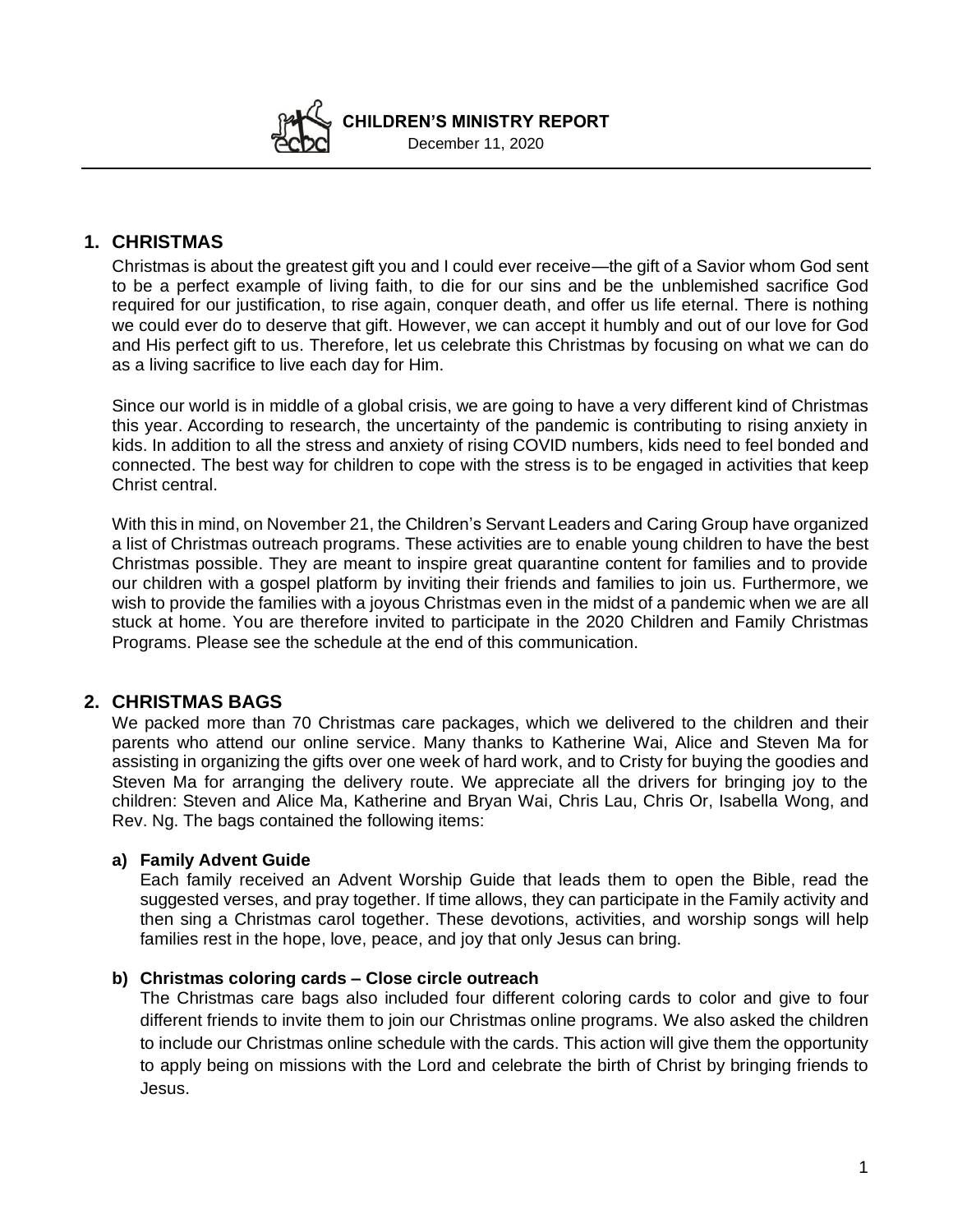#### **c) Movie: "The Star"**

We will start our Christmas celebration by watching the movie "The Star" together. Parents are invited to join us for a family evening of animation, adventure, and comedy. The movie is the story of a small but brave donkey and his animal friends who become the unsung heroes of the first Christmas: the story we know, told through a different set of eyes.

### **d) Activity pages**

We attached our 3-month activity pages for those who attend our virtual worship. The activities can be done during online worship service and Sunday School.

### **e) Goodies**

We wrapped children's candies and other goodies in each bag to cheer up the children who received them.

### **f) Christian library**

Katherine Wai reopened the children's library with Lydia Nie's assistance. Because the church has been closed due to the pandemic, we are now delivering these books to the children's homes. Each child should have received five books that were randomly chosen according to their age to enjoy during Christmas break. At the end of January, we plan to pick them up, sanitize them, and pass them to other families.

### **g) Crafts with Yivana Au Yang**

There were materials for crafts that they can do on December 24 and 30.

#### **h) Cooking & Baking with Karine Chan**

Children are invited to join our cooking & baking class on December 22 and 29. The list of ingredients are provided at the back of our schedule.

#### **i) Cookie cutter**

We gave a cookie cutter to be used during baking with Ivana on December 22.

### **j) Concert for Jesus**

We will have a Concert for Jesus on December 23 after the Volunteer Appreciation. Katherine Wai and Cristy Lam have taken the lead to organize this event. We ask that the children send videos of them playing their musical instrument, singing, or reading by Dec 13 to Pastor Hanna Ng's WhatsApp: 780-720-7297. It will be a meaningful celebration focusing on the birth of our Messiah.

#### **k) Christmas Dance with Lydia Nie**

We will dance to Christian music and praise God merrily on December 29 and 31.

#### **l) Karaoke and Reading**

We will end with children singing and reading from the Bible or Christian books to celebrate His second coming to give us hope and faith for the new year on January 2. Children will get to participate by taking turns choosing their favorite Christmas Karaoke Carols and reading their favorite books.

#### **m) Magazines, Daily Bread, and Calendar**

We included parents' gifts in our care package too. A "Daily Bread" devotion in Chinese, magazines in Chinese or English, and a calendar are provided for the parents.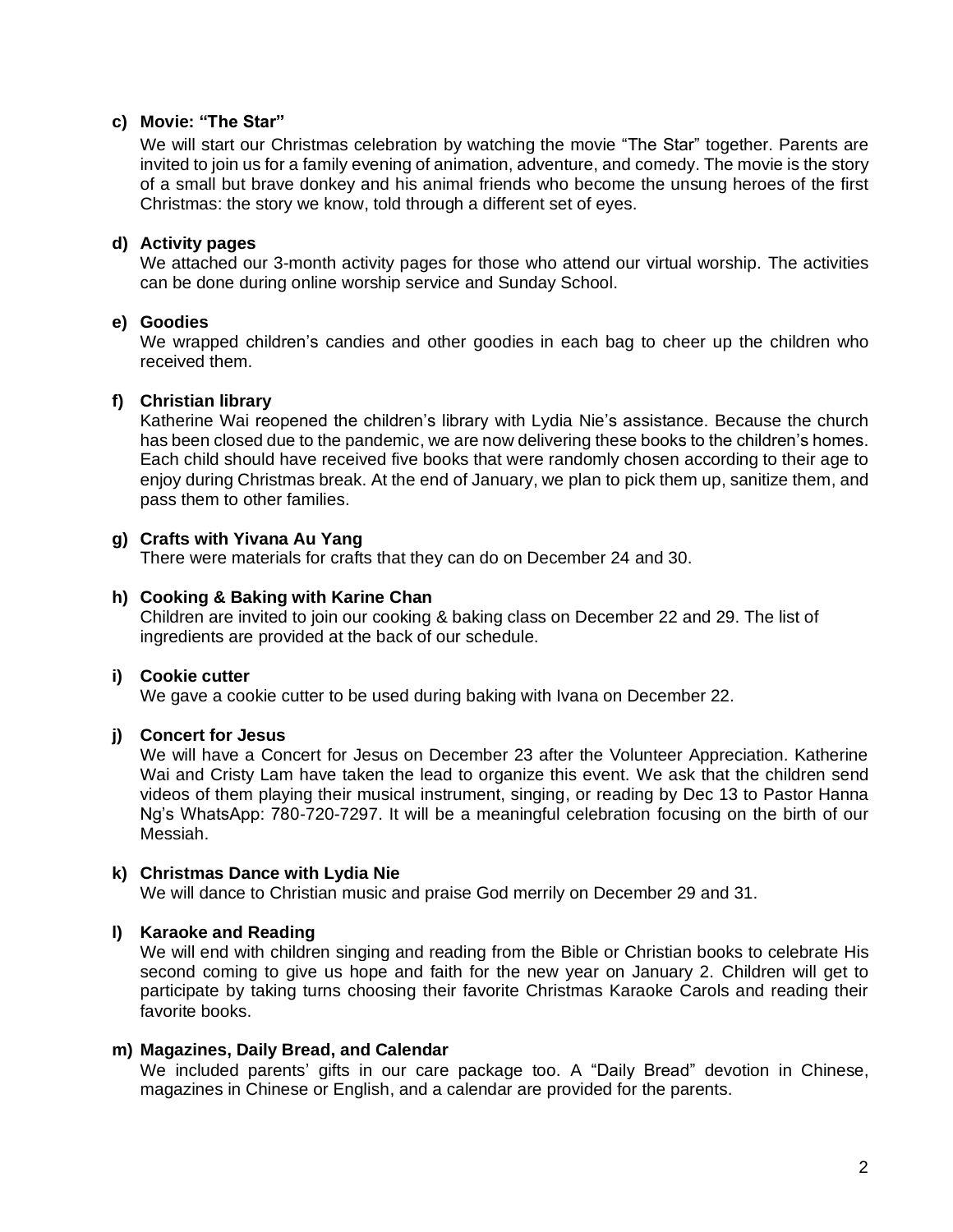# **3. 2021 CHILDREN'S SERVANT LEADERS**

Praise God for calling Cindy Li to be the Children's Department leader to represent us in the council and Miao Ling Tan to serve in the Children's Servant Leaders. Katherine Wai and Cristy Lam would like to assist the ministry without title. Many thanks to the caring group members for continuing to care for the children's families in 2021. I am honored to have Cindy Li, Miao Ling Tan, Katherine Wai, Cristy Lam, Alice Ma, Josephine Fung, Helen Mah, Helena Wong, and Hetta Chau serving in the caring group. Together we are building ECBC and His people.

# **4. PARENTS OF PRESCHOOLERS**

Since November, we have held a Preschoolers' Parenting Time after Preschooler's Worship every Sunday while the children are doing fitness exercises. Cindy Li had the great idea for this project. Thanks to Alice Ma, Cindy Li, and Mrs. Fung for coordinating this chat with the parents and sharing their experiences. We hope more parents can join us.

## **5. TEACHERS APPRECIATION**

Without our faithful volunteers we wouldn't be able to minister to the children and their parents during this difficult time. We would like to show great our appreciation through Zoom on December 23. Thank you to Helena Wong and her daughter Kezia for organizing this event. We invite children and their parents to participate in recognizing and supporting the work of our teachers and helpers.

# **6. MOVING**

Three families have moved to other cities and countries in the last three months. We will miss Vanness and Vanessa Liu, Juwon Kim, Aidan and Isla Brown. It was very encouraging to have Juwon continue participating in our online worship services over the last four Sundays since his move to Korea.

# **7. ESL**

We have started a new class for adults on November 23, 2020. Praise God for calling Heidi Wong to teach ESL through Zoom on Mondays from 12 – 1 pm. There are 17-19 students in the class. We hope to get another teacher so the class can be divided into 2 groups in order to meet the needs of the adult students.

## **8. Mark your calendar**

Miranda Fung will hold a Parenting Workshop in Cantonese on January 14<sup>th</sup>  $@$  11 am via Zoom. The title is 絕處逢生--兒女染上毒品或其他, 还有出路嗎 ? ( Surviving in Desperate Situations: Is there a way out for children who are affected with drugs and others?). Zoom Meeting ID: 882 2346 3073. Passcode: 171441

In His Service,

Hanna Ng Children's Pastor